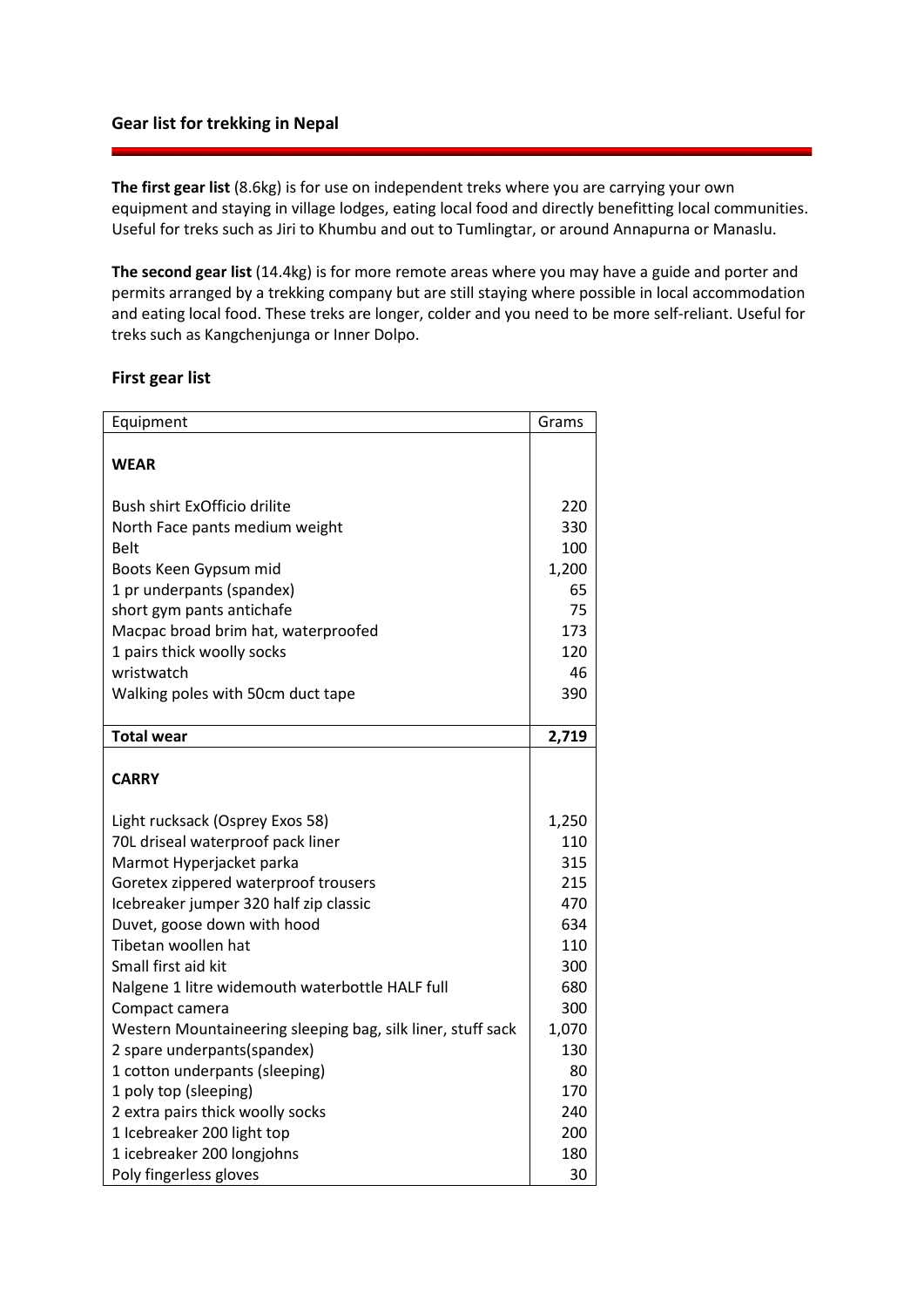| Woollen gloves with liner                               | 75             |
|---------------------------------------------------------|----------------|
| Windproof mitts                                         | 100            |
| Croc sandals for evenings                               | 220            |
| Icebreaker light socks for Crocs                        | 75             |
| Notebook, pens, tickets, passports, guidebook, maps     | 250            |
| PLUS ECOSILK DRAWSTRING BAG containing the following:   |                |
| Space blanket, compass, sprain bandage, heel tape 2.5cm |                |
| x5m Leukoplast                                          | 160            |
| Knife, tinopener, nailclipper                           | 105            |
| Sunburn cream Extreme zinc                              | 60             |
| Lip salve (Lansinoh) 10g                                | 10             |
| Water purification tablets 200                          | 12             |
| Toilet paper                                            | 100            |
| Insect repellent in tiny bottle                         | 10             |
| Toilet bag (toothbrush, dental floss, comb)             | 90             |
| <b>Headlight LED</b>                                    | 80             |
| Power adaptor                                           | 29             |
| Glasses cleaner                                         | 50             |
| Steripen Adventurer UV water sterilizer                 | 124            |
| Mobile phone and charger                                | 162            |
| Sunglasses                                              | 40             |
| Duckbill hat for windy days                             | 60             |
| Buff neckwear for wind                                  | 35             |
| Kerchief                                                | 23             |
| <b>Trekkers towel</b>                                   | 40             |
| Bras n things bag for pillow case                       | 53             |
| Hand cleanser                                           | 50             |
| Sorbolene cream tube                                    | 100            |
| Dry sack small                                          | 30             |
| Ciprofloxacin 500mg for serious gut issues              | 10             |
| Cephalexin 500mg for respiratory, infection and wounds  | 10             |
| Acetazolamide (Diamox) for acclimatisation if required  | $\overline{2}$ |
| <b>Total carry</b>                                      | 8,649          |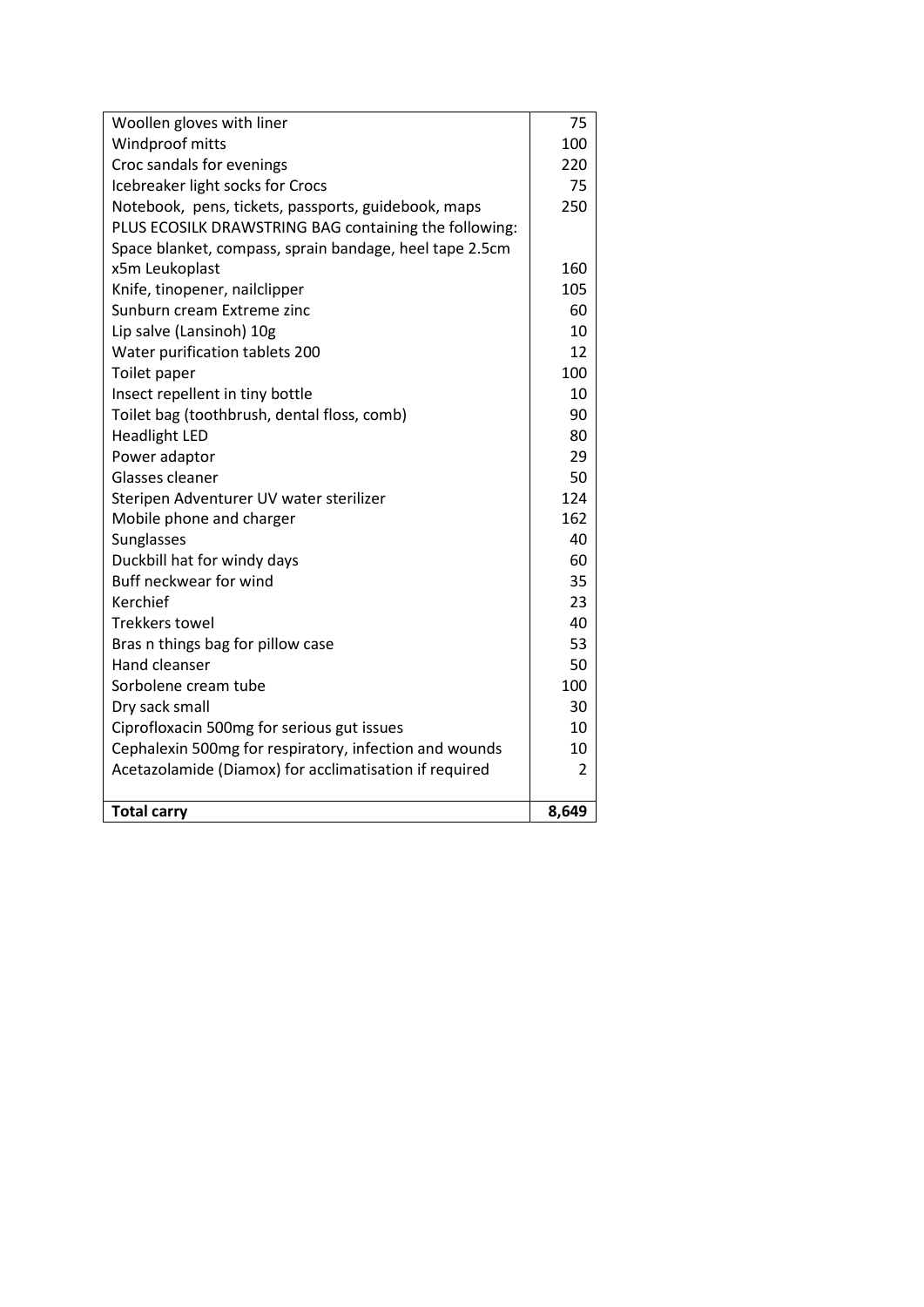## **Second gear list**

| Equipment                                                            | Grams      |
|----------------------------------------------------------------------|------------|
|                                                                      |            |
| <b>WEAR</b>                                                          |            |
|                                                                      |            |
| Bush shirt ExOfficio drilite                                         | 220        |
| North Face pants medium weight                                       | 330        |
| <b>Belt</b>                                                          | 100        |
| Boots Keen Gypsum mid                                                | 1,200      |
| 1 pr underpants (spandex)                                            | 65         |
| short gym pants antichafe                                            | 75         |
| Macpac broad brim hat, waterproofed                                  | 173        |
| 1 pairs thick woolly socks                                           | 120        |
| wristwatch                                                           | 46         |
| Walking poles with 50cm duct tape                                    | 390        |
|                                                                      |            |
| <b>Total wear</b>                                                    | 2,719      |
|                                                                      |            |
| <b>CARRY PERSONAL 6,072g</b>                                         |            |
|                                                                      | 1,250      |
| Light rucksack (Osprey Exos 58)<br>70L driseal waterproof pack liner | 110        |
|                                                                      | 315        |
| Marmot Hyperjacket parka                                             | 215        |
| Goretex zippered waterproof trousers                                 | 470        |
| Icebreaker jumper 320 half zip classic                               |            |
| Duvet, goose down with hood                                          | 634        |
| Tibetan woollen hat                                                  | 110        |
| Small first aid kit                                                  | 300        |
| Nalgene 1 litre widemouth waterbottle HALF full                      | 680        |
| Canon SLR Camera with batteries, case, charger, cards                | 1,800      |
| Lightweight pack 188g                                                | 188        |
| <b>CARRY PORTER 8,306g</b>                                           |            |
| waterproof pack liner for porter                                     | 115        |
| Western Mountaineering sleeping bag, silk liner, stuff sack          | 1,070      |
| Marmot stretch cold weather pants                                    | 450        |
| Thermarest mattress and tie                                          | 430        |
| Bush shirt ExOfficio drilite spare                                   | 220        |
| 3 spare underpants(spandex)                                          |            |
|                                                                      | 195<br>80  |
| 1 cotton underpants (sleeping)<br>1 poly top (sleeping)              | 170        |
|                                                                      |            |
| 3 extra pairs thick woolly socks                                     | 360        |
| 1 Icebreaker 200 light top                                           | 200<br>180 |
| 1 icebreaker 200 longjohns                                           |            |
| Poly fingerless gloves                                               | 30         |
| Woollen gloves with liner                                            | 75         |
| Windproof mitts                                                      | 100        |
| Croc sandals for evenings                                            | 220        |
| Icebreaker light socks for Crocs                                     | 75         |